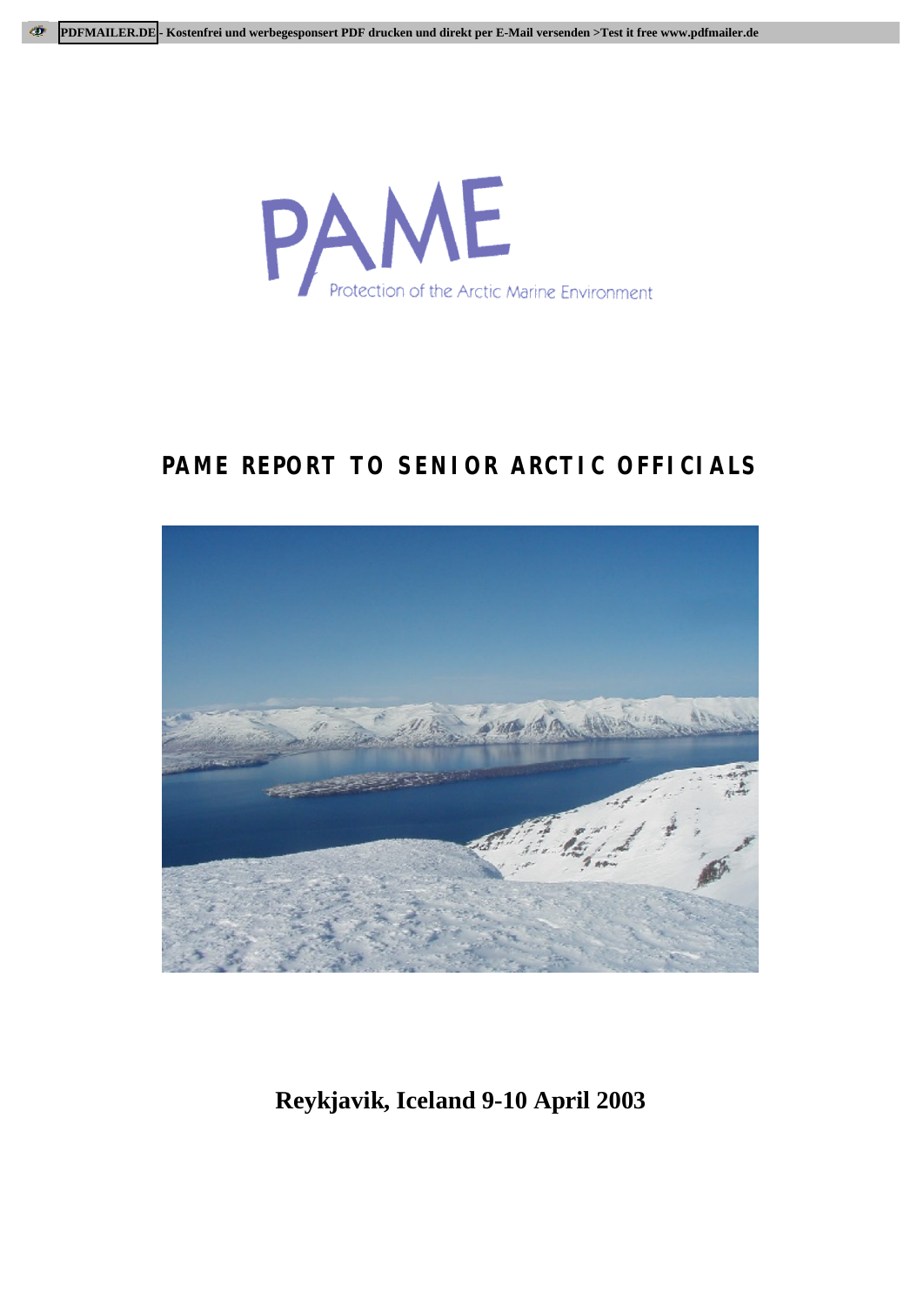# **TABLE OF CONTENT**

| Promote an integrated and strategic approach for the protection of the Arctic |  |
|-------------------------------------------------------------------------------|--|
|                                                                               |  |
|                                                                               |  |
|                                                                               |  |
|                                                                               |  |
|                                                                               |  |
|                                                                               |  |
| <b>COORDINATION WITH OTHER WORKING GROUPS4</b>                                |  |
|                                                                               |  |

**ATTACHMENT I –** Draft Context Paper on Marine Strategic Plan **ATTACHEMENT II** – Preliminary Workshop Agenda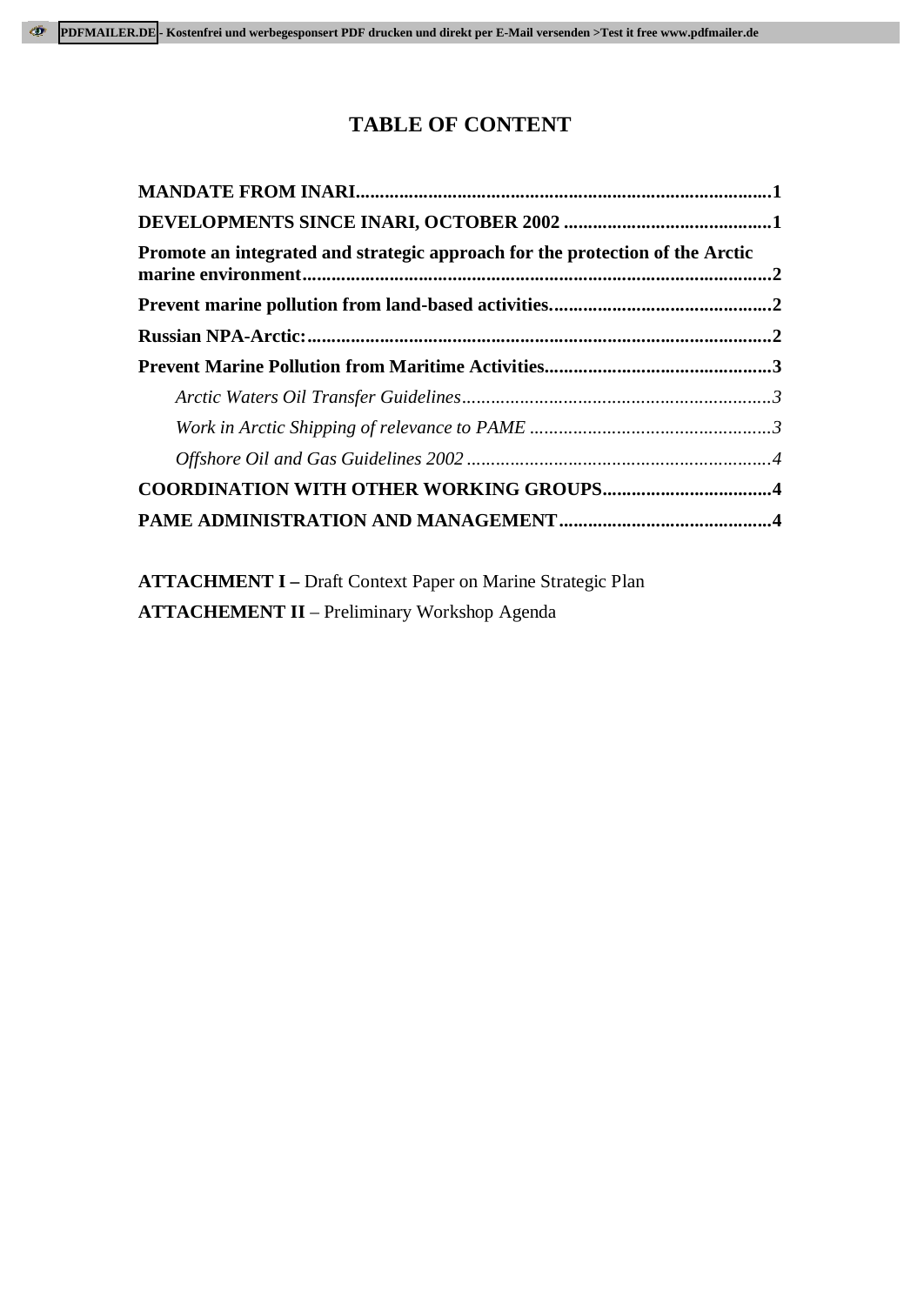## **MANDATE FROM INARI**

Strategic Plan for the Protection of the Arctic marine environment:

- recognize the international call for increased coordination and collaboration, particularly at the regional level, and that existing and emerging activities in the Arctic warrant a more coordinated and integrated approach and further that this approach represents a cost-effective way to address the challenges of the Arctic coastal and marine environment.
- ask PAME to develop a strategic plan for the protection of the Arctic marine environment as outlined in the PAME 2002-2204 Work Plan and in close cooperation with all AC working groups.
- welcome Canada and Iceland´s offers to co-host an AC workshop in support of the development of a strategic plan for the protection of the Arctic marine environment, to be presented to the Council in 2004.

### Regional Program of Action:

- support the implementation and further development of the program support elements for the Regional Program of Action for the Protection of the Arctic Marine Environment from Land-based Activities (RPA), and note with appreciation the proposed expansion of RPA to better address land-based activities in the context of sustainable development of the marine and coastal environment.
- support the implementation and further development of the Russian NPA-Arctic and other National Plans as important components of the RPA and recognize the role PAME may have in providing support.
- encourage the Russian Federation to continue her preparation of a Partnership Conference and the process of its preparatory Round Tabel meetings concentrating on concrete projects and pre-investment studies.
- request PAME to continue to assist the Russian Federation in conducting the Round Table meetings and the planned Partnership Conference with participation of international organizations and IFIs in these events.
- request PAME to report progress regularly to the SAOs who may give further guidance.

## Shipping activities:

• encourage PAME in analysis of shipping activities and its potential environmental risks and further encourage Norway as the lead-country on shipping activities in developing in greater detail its proposal on the follow-up activities of The Snap Shot Analysis of Maritime Activities and ways to address ship generated waste.

### **DEVELOPMENTS SINCE INARI, OCTOBER 2002**

PAME held its working group meeting in Stockholm, Sweden 25-27 February 2003 and followed the 2002-2004 Work Plan. Progress on PAME´s work is on schedule as presented below.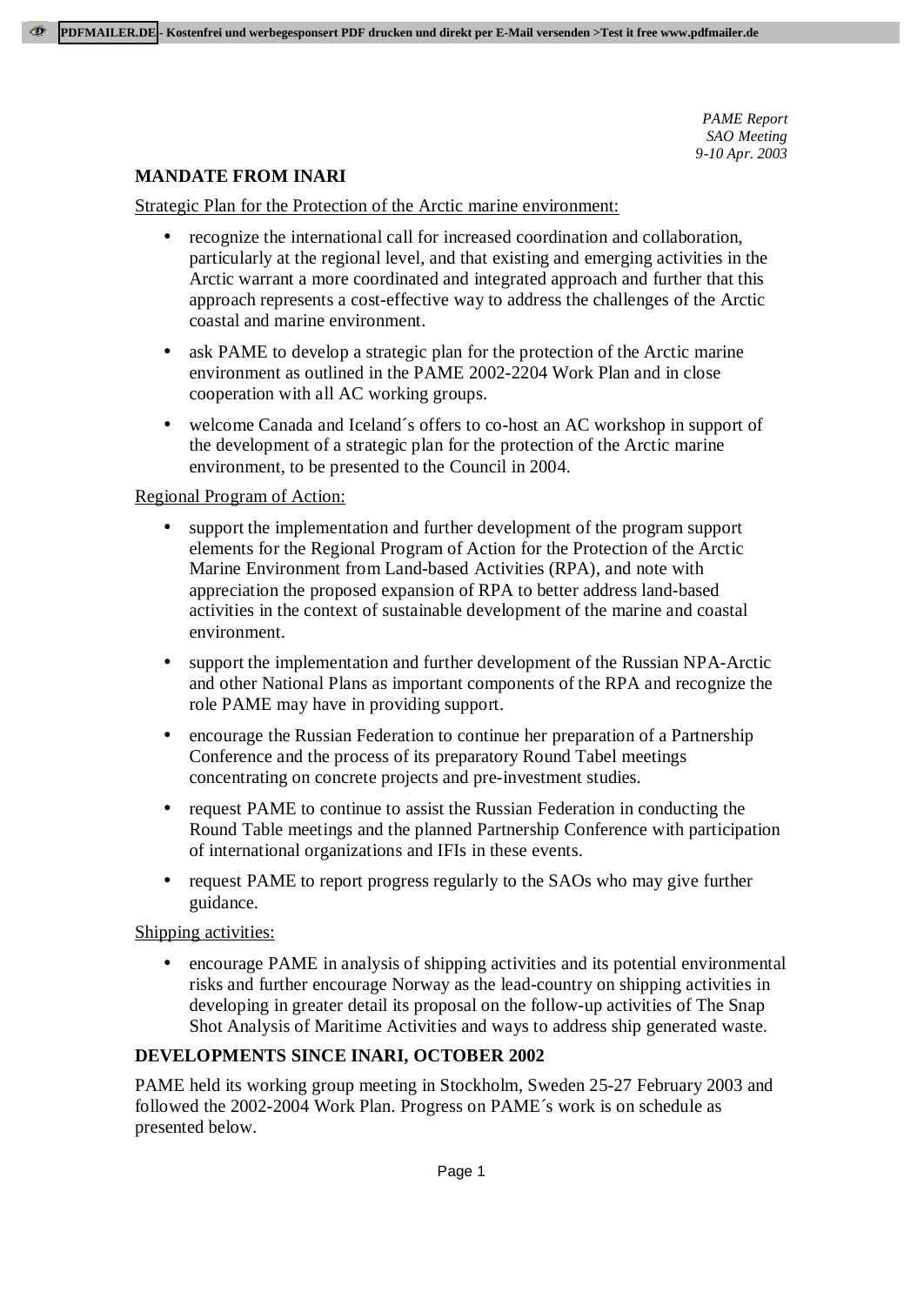# **Promote an integrated and strategic approach for the protection of the Arctic marine environment**

- Preparations of the Arctic marine strategic plan are underway with Canada and Iceland as the lead countries. Context Paper in Preparation of Strategic Plan for the Protection of the Arctic Marine Environment (Attachment I).and a draft Strategic Plan workshop agenda (Attachment II) have been discussed at the meetings of Working Group Chairs, 17 January 2003 and 8 April 2003, at the last PAME meeting and have been distributed to the other working groups of the Arctic Council for their inputs.
- The purpose of developing an Arctic Council strategic plan for the protection of the Arctic marine environment is based on comprehensive, collaborative and integrated ecosystem management approaches.
- The purpose of the Strategic Plan workshop is to highlight and discuss key issues for use in development of the Strategic Plan and is not intended as a decisionmaking event. Preparation of the final Strategic Plan will occur in a PAME-led process after the workshop.
- Much of PAME's work over the next 2 years will take place within the context of the Marine Strategic Plan.

# **Prevent marine pollution from land-based activities.**

- Canada as the lead-country on LBA suggested that follow-up and update on LBA over the next 2 years be set aside as a separate item and incorporated into the development of the Marine Strategic Plan.
- PAME is considering ways to consolidate reporting on the implementation of the RPA in light of the reporting requirements of the RPA as identified in its section on "Programme Supporting Elements" and the upcoming review meeting of the GPA in 2006.
- PAME continues to participate in UNEP's annual meetings of Regional Seas Conventions and Action Plans in their efforts to strengthen these programmes as many of the issues and problems addressed have relevance to PAME's work.

## **Russian NPA-Arctic:**

- Update on the GEF/Russian NPA-Arctic as well as related events in the Russian Federation was provided at the last PAME meeting by a representative from the Ministry of Economic Development and Trade of the Russian Federation.
- The Ministry of Economic Development and Trade of the Russian Federation wrote to Nordic countries ministries of foreign affairs and/or environment inviting them to participate in the GEF Project, either directly or through bilateral projects.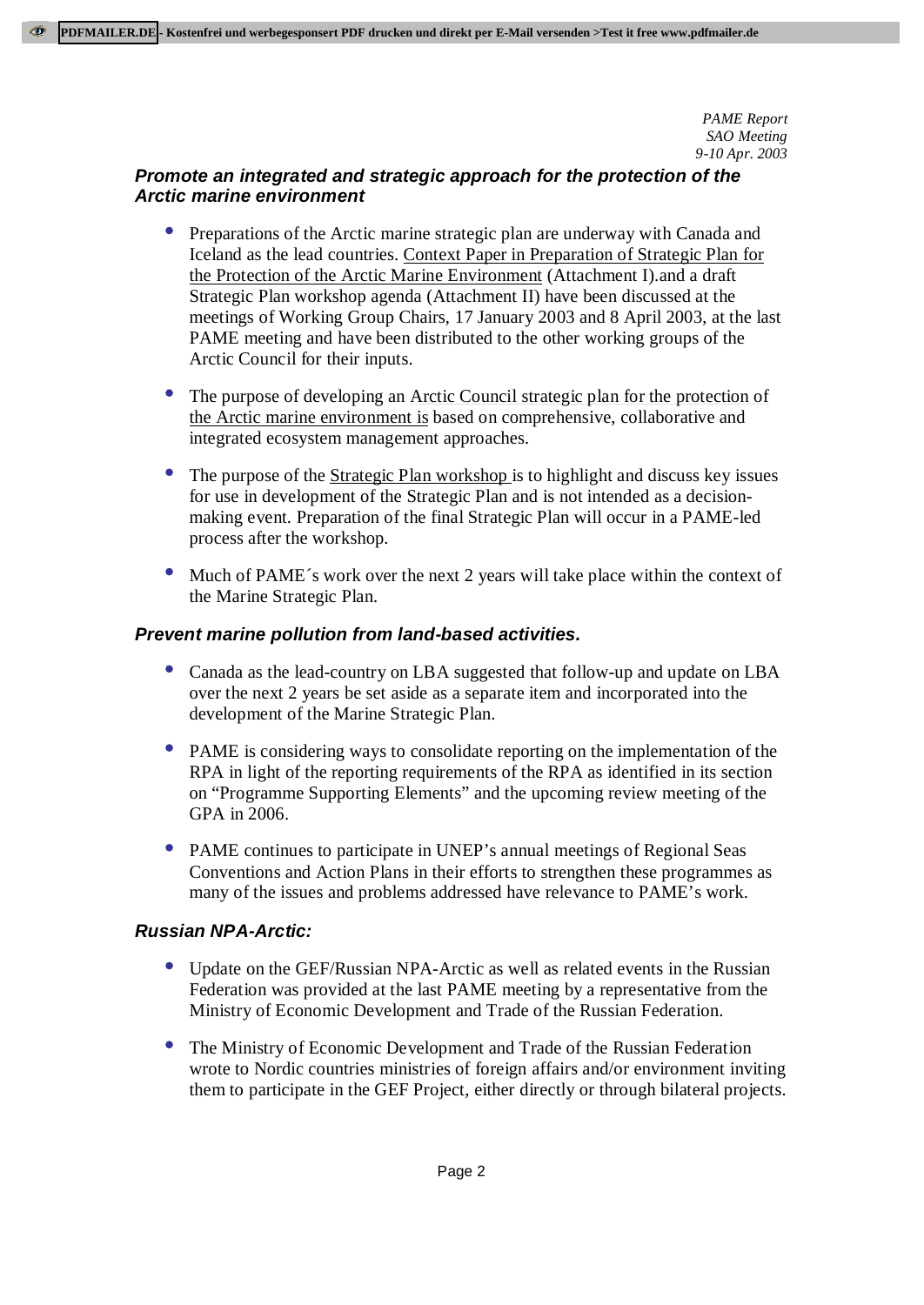- In the second quarter of 2003, the European Commission will prepare a new Action Plan on Policy of the Northern Dimension. The Russian SAO proposed to the Arctic Council that this Action Plan include support for the *NPA-Arctic*.
- Canada, Iceland and the United States have noted its continued support towards the implementation of the GEF Project to the overall work of the Arctic Council and expressed its continued support to this project through both financial and technical means.
- The planning of the round table meetings is important in the preparatory process of the Partnership Conference. The timing of the roundtables is linked to the preparation of sufficiently detailed projects proposals that would be expected about 15 months after the beginning of the GEF Project.
- The Partnership Conference will take place in Russia with participation of all national and international stakeholders after the results from the roundtables are finalized.

### **Prevent Marine Pollution from Maritime Activities**

### **Arctic Waters Oil Transfer Guidelines**

- Canada is the lead country on developing Arctic Waters Oil Transfer Guidelines. These Guidelines are intended to address additional provisions deemed necessary for consideration beyond existing requirements of the SOLAS Convention in order to take into account the climate conditions of Arctic ice-covered waters and to meet appropriate standards of maritime safety and pollution prevention.
- Following timeline in finalizing the Guidelines has been agreed upon by PAME:
	- $\triangleright$  A new draft of the Guidelines prepared comments and for distribution to all members, Arctic Council working groups and Permanent Participants by June  $1<sup>st</sup>$  2003.
	- $\triangleright$  The final version of the Guidelines be ready for adoption at the next PAME working group meeting (early part of 2004) followed by submission and approval at the next Ministerial meeting of the Arctic Council in fall 2004.

#### **Work in Arctic Shipping of relevance to PAME**

- Further work on The Snap Shot Analysis of Maritime Activities will be considered in the context of the Marine Strategic Plan.
- Overview on following ongoing activities of relevance to PAME's work in Arctic shipping was provided at last PAME meeting.
	- ÿ the new Arctic ship guidelines of the *International Maritime Organization* (IMO),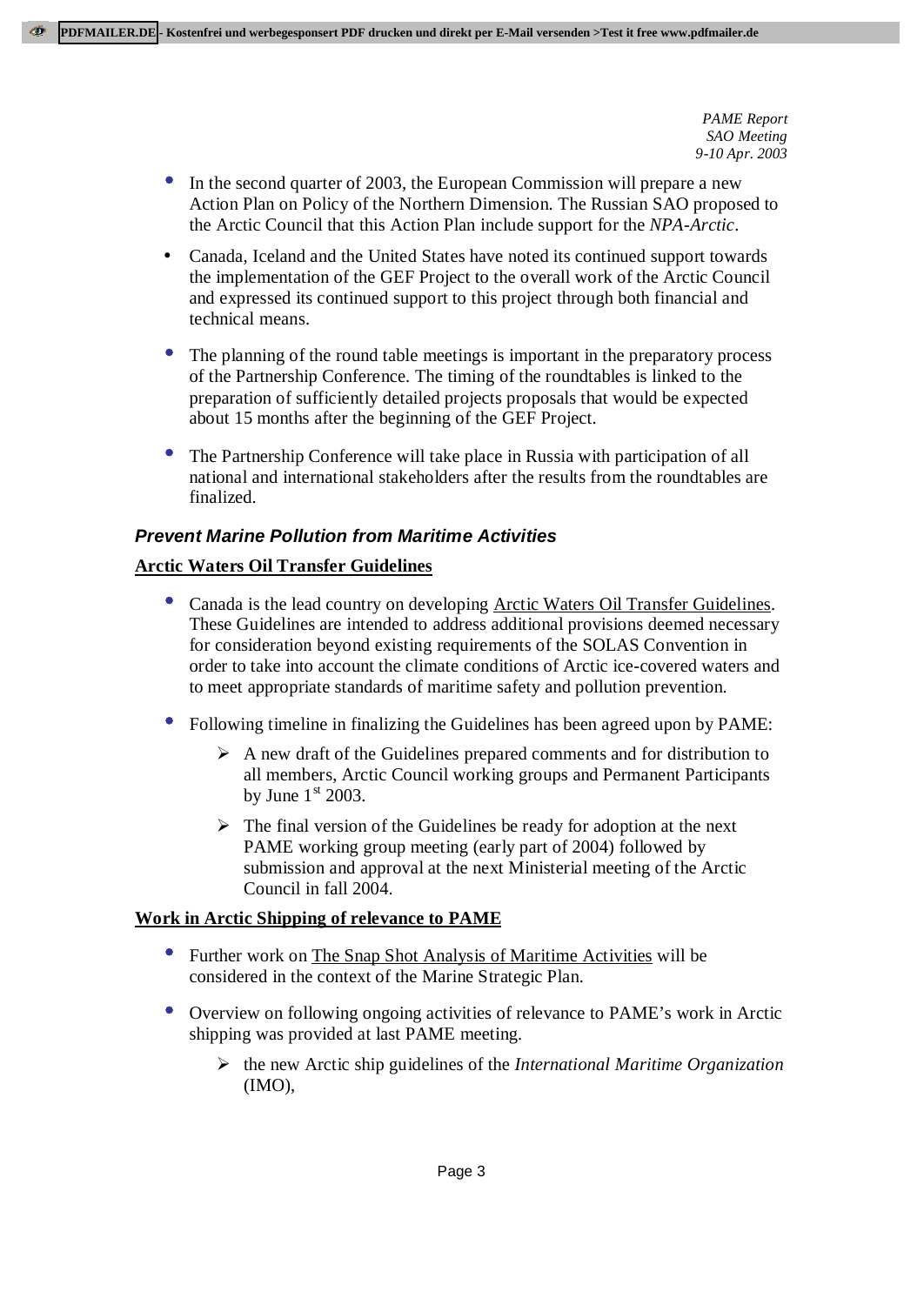- ÿ the Arctic marine transport project of the *International Arctic Science Committee* (IASC),
- ÿ the Arctic Council's *Circumpolar Infrastructure Task Force* (CITF), and
- ÿ the *Arctic Climate Impact Assessment* (ACIA).

## **Offshore Oil and Gas Guidelines 2002**

• The updated version of the Offshore Oil and Gas Guidelines have been translated into Russian and are available on PAME´s homepage: www.pame.is. Hard copies will be made available in English and Russian.

# **COORDINATION WITH OTHER WORKING GROUPS**

All working groups of the Arctic Council have been informed on the work of the Arctic Marine Strategic Plan to ensure their early participation in this process through inputs on respective marine components of their existing programmes to ensure that they are accurately and appropriately reflected in the strategic plan and the planned workshop.

# **PAME ADMINISTRATION AND MANAGEMENT**

The PAME Secretariat received \$114.000 US through voluntary contributions for 2002, of which approximately half is provided by the Icelandic government. The projected operational costs for 2003 is estimated to be \$ 155.000 US. The core staff consists of an Executive Secretary (100%) and an Administrative Assistance (40%) that is shared with the CAFF Secretariat.

Next PAME meeting is planned to take place shortly after the Marine Strategic Plan workshop which is planned to be held in Iceland in October 2003. Exact time and place to be determined.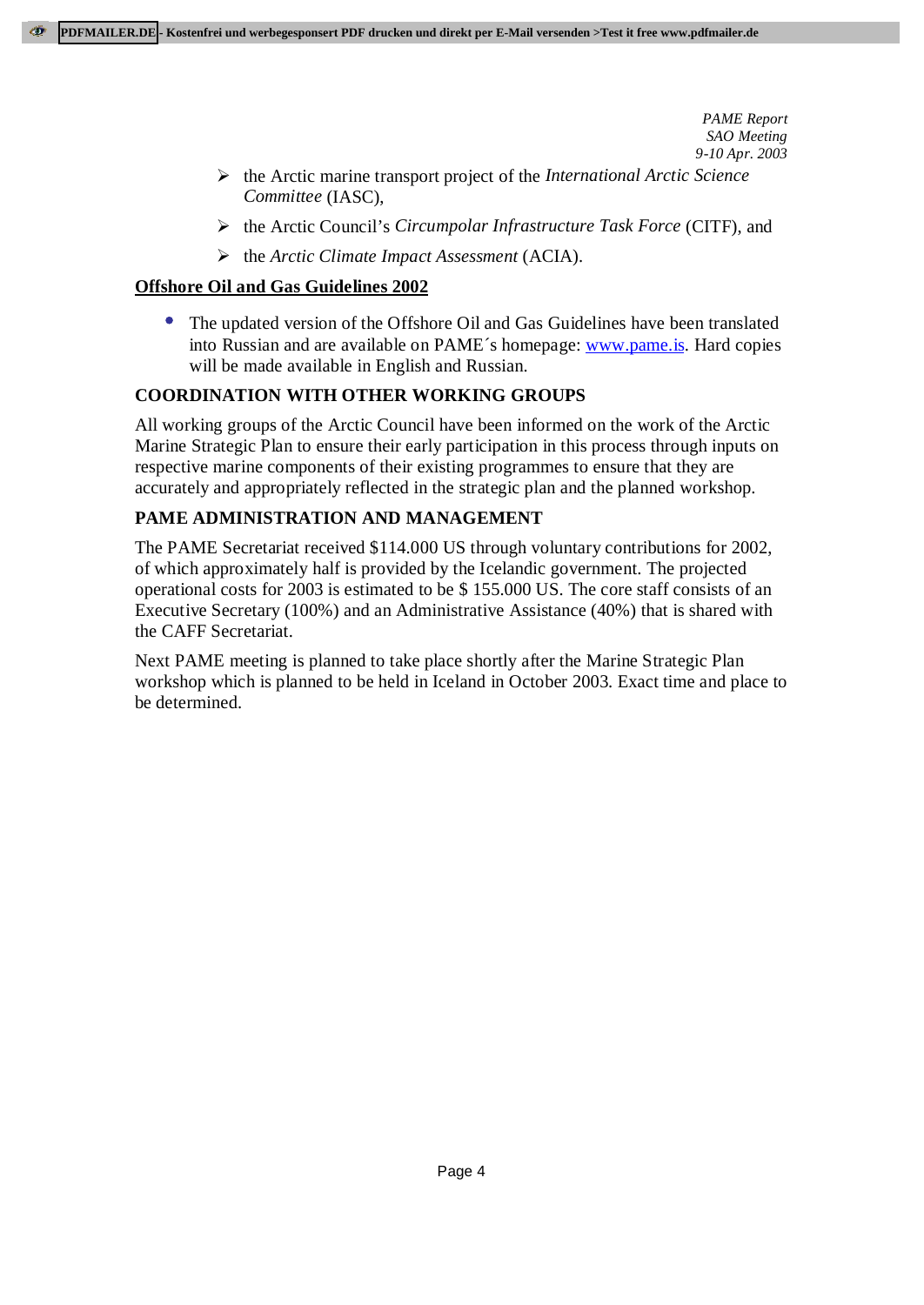### **ATTACHEMENT I**

### **Draft Context Paper in preparation of Strategic Plan for the Protection of the Arctic Marine Environment - Prepared by Iceland and Canada**

### **Table of Content**

| $\mathbf{1}$ . |                                                             |  |
|----------------|-------------------------------------------------------------|--|
| 2.             |                                                             |  |
| 3.             |                                                             |  |
| 4.             |                                                             |  |
| .5.            |                                                             |  |
| б.             |                                                             |  |
|                |                                                             |  |
| 7.             |                                                             |  |
| 8              | COOPERATION AND COLLABORATION WITH ARCTIC COUNCIL WORKING   |  |
| 9.             |                                                             |  |
|                |                                                             |  |
|                |                                                             |  |
|                |                                                             |  |
|                | 11. PRESENTATION AT HE MEETING OF THE CHAIRS OF THE WORKING |  |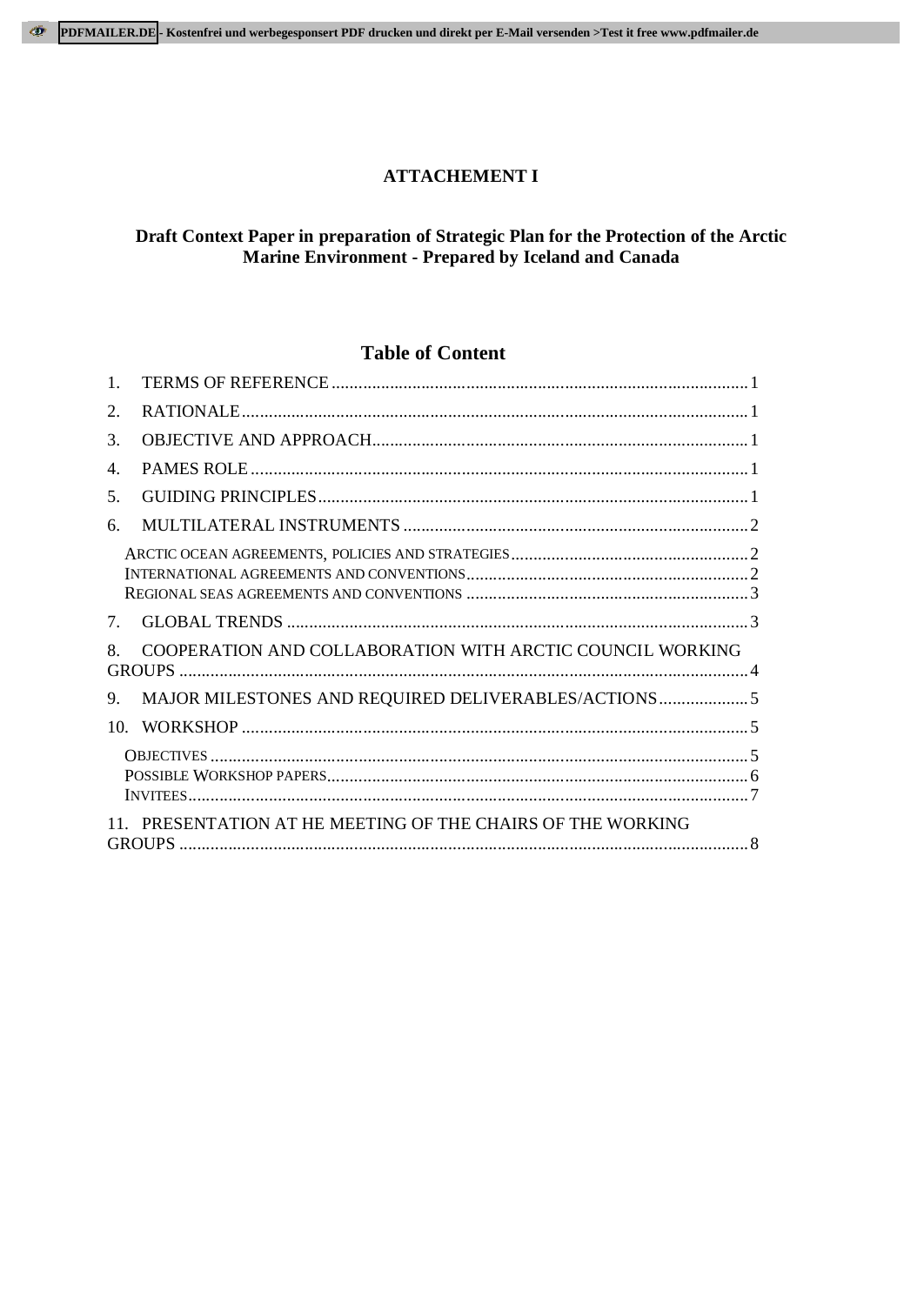### **1. TERMS OF REFERENCE**

From the Inari Declaration: "Recognize that existing and emerging activities in the Arctic warrant a more **coordinated** and **integrated** strategic approach to address the challenges of the Arctic coastal and marine environment and agree to develop a strategic plan for protection of the Arctic marine environment under leadership by PAME."

# **2. RATIONALE**

Abundant natural resources, increasing transportation and economic activity, and significant changes due to climatic processes, are resulting in increased use and threats to the Arctic marine environment. Measures to control and reduce these pressures and impacts exist but they have largely been reactive and developed on a sector-by-sector basis resulting in a patchwork of policies, legislation and programs. A more coordinated and strategic approach to managing the Arctic marine and coastal environment is needed. Integrated approaches offer an effective and cost-efficient way to address existing and emerging challenges.

### **3. OBJECTIVE AND APPROACH**

Develop an Arctic Council strategic plan for the protection of the Arctic marine environment based on comprehensive, collaborative and integrated **ecosystem management approaches**.

A collaborative approach to management aims to improve working relationships and seek decisions that meet the needs and interests of all parties to the greatest degree possible.

Ecosystem based management recognizes the complexity of ecosystems and the interrelationships among component parts.

## **4. PAMES ROLE**

The 3<sup>rd</sup> Arctic Council Ministerial (Inari, 2002), through the Declaration and SAO Report to Ministers, supported the need for a more coordinated approach for the protection of the Arctic marine environment and recognized the relevance to PAME's mandate. Accordingly, PAME's has been tasked with the development of a strategic plan by 2004. PAME will advance a collective approach, respecting existing mandates, to produce a plan that will guide Arctic Council activities related to the protection of the Arctic seas.

As a means to ensure broad-based input and facilitate the development of a strategic plan, Iceland and Canada have offered to host a workshop/conference in 2003.

## **5. GUIDING PRINCIPLES**

The guiding principles that PAME will use to develop a strategic plan are:

 $\triangleright$  build on existing Arctic Council principles, policies, strategies and programs (Scope of work for the strategic plan will be limited to sustainable development topics covered by the Arctic Council.),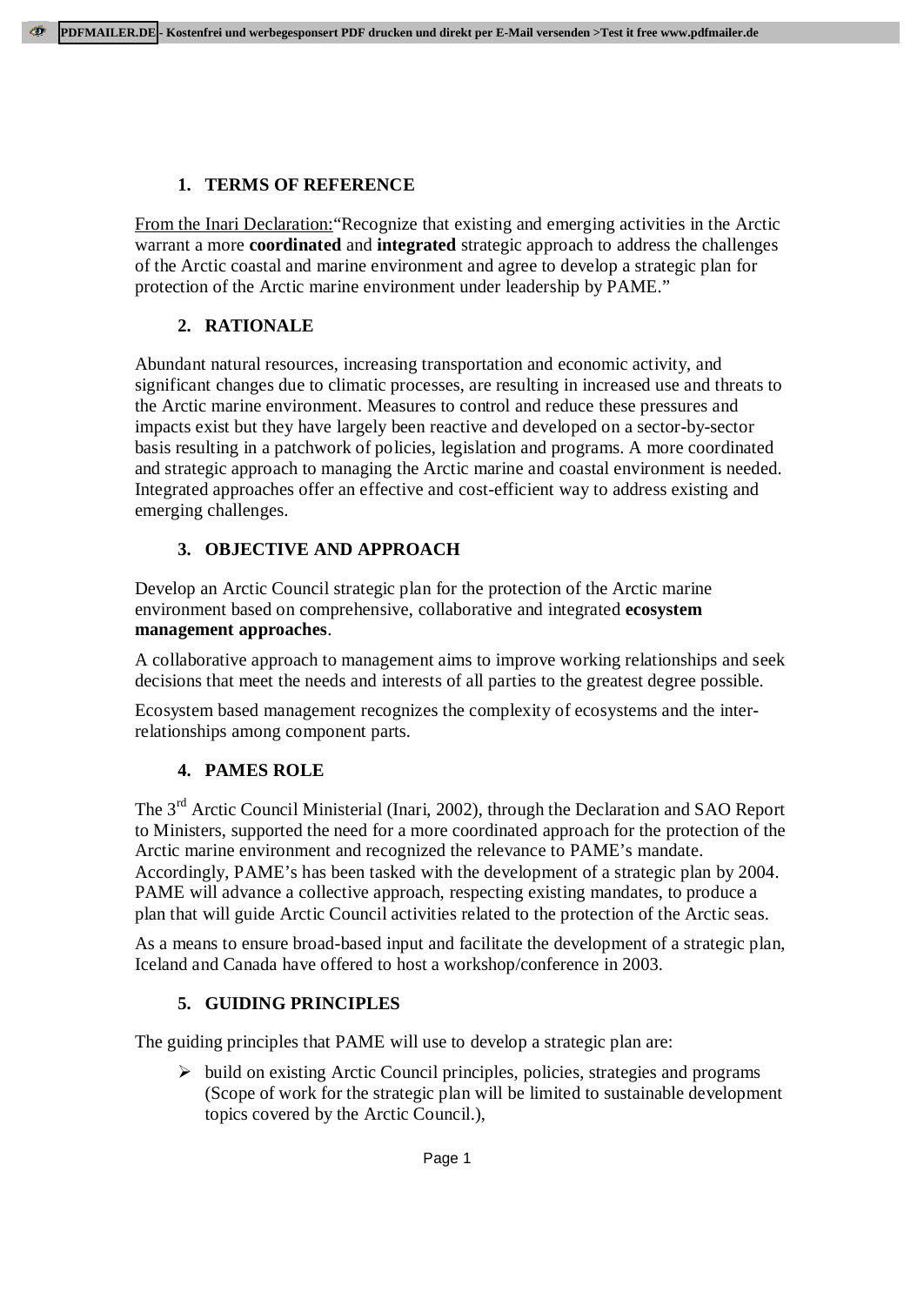- $\triangleright$  involve indigenous people and incorporate traditional knowledge,
- $\triangleright$  promote cooperation and collaboration with the Arctic Council working groups, other relevant international, regional and non-governmental organizations to ensure coordinated and cost-effective approach,
- $\triangleright$  apply a broad ecosystem-based and sustainable development management approach.

# **6. MULTILATERAL INSTRUMENTS**

There are a vast number of multilateral instruments which provide the framework for the international regime in the protection of the marine environment. The summary provided below only serves as background information and provides some examples with a short qualitative description of their content. The purpose is not to propose exhaustive analysis and status of these instrument but rather to illustrate the need for collaboration of efforts and the use of integrated approaches in addressing the protection of the Arctic marine environment.

# **Arctic ocean agreements, policies and strategies**

AEPS (1991). The Arctic Environmental Protection Strategy (AEPS) was initiated in 1991 (Rovaniemi process). Under this framework, the countries acknowledged the growing national and international appreciation of the importance of Arctic ecosystems and an increasing knowledge of global pollution and resulting environmental threats inside and out of the Arctic region. AEPS provides an intergovernmental strategy for the environmental protection of the Arctic. The 1991 Rovaniemi Declaration committed Arctic countries to:

"Protection of the Marine Environment in the Arctic, to take preventative and other measures directly or through competent international organizations regarding marine pollution in the Arctic irrespective of origin."

Arctic Council (1996): In 1996, the eight Arctic countries created the Arctic Council. The *Declaration on the Establishment of the Arctic Council* created the Council as a high level forum to address common concerns and challenges in the circumpolar region. Through intergovernmental and non-governmental cooperation the Council aims to protect the Arctic environment and promote sustainable development as a means of improving the economic, social and cultural well-being of the north.

## **International agreements and conventions**

- $\triangleright$  MARPOL (1973/78) (to be added)
- $\triangleright$  Chapter 17 of Agenda 21 (1992) Agenda 21 is the blueprint for sustainable development and was a major product of the 1992 UN Conference on Environment and Development, a.k.a. the "Earth Summit". Chapter 17 is dedicated to oceans and outlines the essential elements for sustainable development. It promotes an ecosystem approach to address habitat degradation, pollution, living marine resources, etc.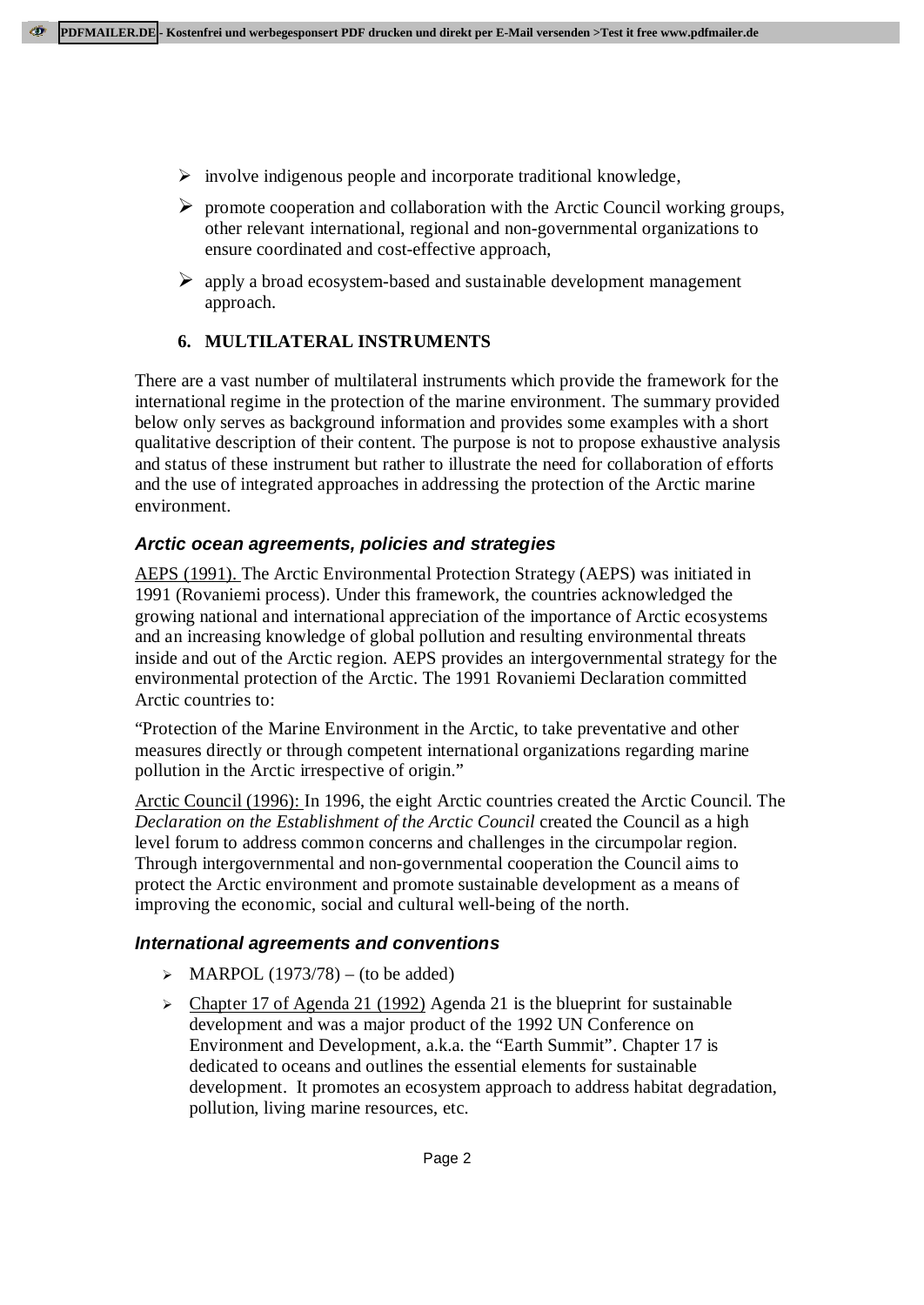- $\triangleright$  Convention on Biological Diversity (1993). The purpose of the Convention is to conserve and sustainably use biological diversity and ensure the fair and equitable sharing of the benefits arising out of the use of genetic resources. The Jakarta Mandate of the Convention is a program of action with respect to marine and coastal biodiversity, it premised on the application of an ecosystem-based management.
- $\triangleright$  UNCLOS (1994) is an international convention providing a comprehensive framework for the management of the world's oceans, considered the "constitution of the ocean". The principles under the terms of Article 194 (5) support the management of living marine resources and coastal habitats from an ecosystem perspective.
- $\triangleright$  Framework Convention on Climate Change (1994) (to be added)
- $\triangleright$  Global Programme of Action (1995) is an intergovernmental agreement aimed at addressing marine pollution that originates from land-based activities. It addresses pollution discharges through the application of an ecosystem approach.
- $\triangleright$  Protocol to the London Convention (1996) (to be added)
- $\triangleright$  Consultative Process on Ocens (2000)– The UN open-ended Informal Consultative process on Oceans and the Law of the Sea was launched in 2000 as an annual consultation between governments, NGOs and international organizations to consider means of improving coordination and cooperation for improved ocean management and better inform the UN General Assembly annual debate on oceans and Law of the Sea. The Process has highlighted the complex and interrelated nature of the oceans, and the need to manage oceans in a more holistic, integrated and ecosystem-based manner.
- $\triangleright$  Stockholm Convention on Persistent Organic Pollutants (adopted 2001) –(to be added)
- $\triangleright$  WSSD 2002 An international conference intended to review progress made since the 1992 Earth Summit and determine how to proceed to attain sustainable development goals etus to protection of the environment. A major product was the Plan of Implementation which outlines a number of specific goals and target dates. A discrete section on oceans includes goals related to marine assessment, pollution, applying an ecosystem approach and addressing fishing capacity. The Summit has given a strengthen impetus for integrated and regional approaches to resource management, and managing for environmental, social and economic needs.

## **Regional seas agreements and conventions**

HELCOM – (to be added) OSPAR – (to be added)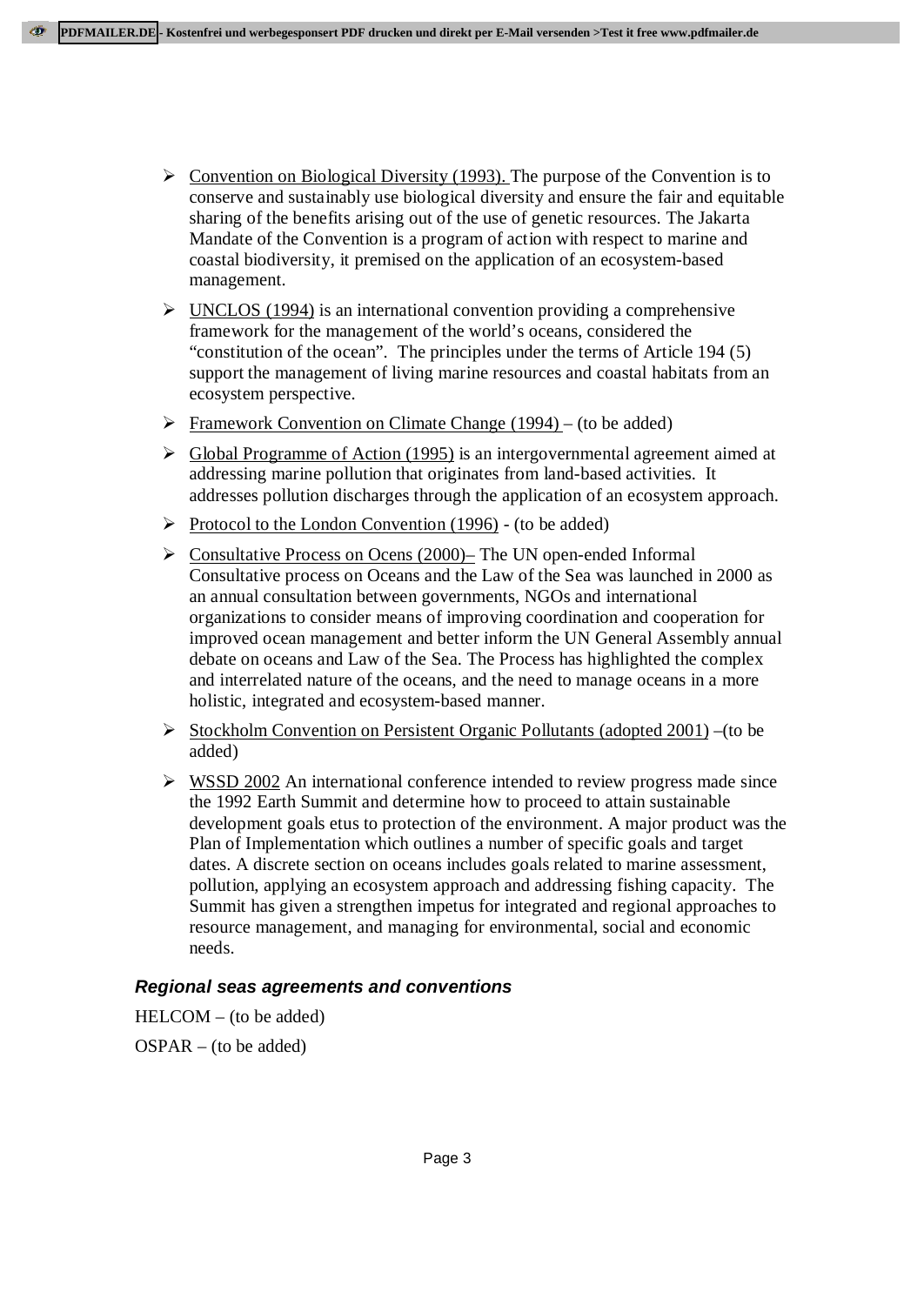### **7. GLOBAL TRENDS**

The evolution of natural resource management has increasingly been towards more holistic and integrated approaches. The ineffectiveness and failure of attempting to manage single components of inter-related systems has repeatedly been borne out. The necessity to manage entire ecosystems and address environmental, social and economic objectives was widely endorsed at the Earth Summit in 1992 and reconfirmed at WSSD.

What WSSD also revealed is that there have been an incredible number of agreements, conventions and institutions formed which are intended to achieve sustainable development but there is an "implementation gap". While the frameworks exist and principles such as precaution and ecosystem approach are widely accepted and included in most multilateral instruments, the challenge now is how to implement these principles and manage to meet sustainable development goals and objectives.

The UN Secretary General's Report on Oceans and Law of the Sea reveals that to advance ocean management, existing instruments must be better implemented and adhered to. The Consultative Process on Oceans supports this observation and has called for increased compliance and improved coordination and collaboration, particularly at the regional level. The trend has been an increased understanding that resources must be managed within the context of entire ecosystems and that regional cooperation and action has the greatest potential to address and avoid problems of degradation. The regional level best approximates the scale of impact and the most relevant and efficient level of coordination. Working regionally offers "economy of scale" for such joint efforts as research, monitoring and enforcement.

Abundant natural resources, increasing transportation and economic activity, and significant changes due to climatic processes, are resulting in increased use and threats to the Arctic marine environment. Measures to control and reduce these pressures and impacts exist but they have largely been reactive and developed on a sector-by-sector basis resulting in a patchwork of policies, legislation and programs. A more coordinated and strategic approach to managing the Arctic marine and coastal environment is needed. Integrated approaches offer an effective and cost-efficient way to address existing and emerging challenges.

### **8. COOPERATION AND COLLABORATION WITH ARCTIC COUNCIL WORKING GROUPS**

An important feature of the strategic plan will be to offer an integrated approach for the various marine related activities that are managed by the different working groups. The integrated approach will respect the roles and responsibilities assigned to the various Arctic Council Working Groups and will focus on partnership arrangements to achieve the desired results.

Working Groups will be asked to identify the marine components of their existing programmes and ensure that they are accurately and appropriately reflected in the strategic plan. Working Groups will also be asked to assist with developing the best approach for dealing with the emerging challenges for the protection of the Arctic marine environment.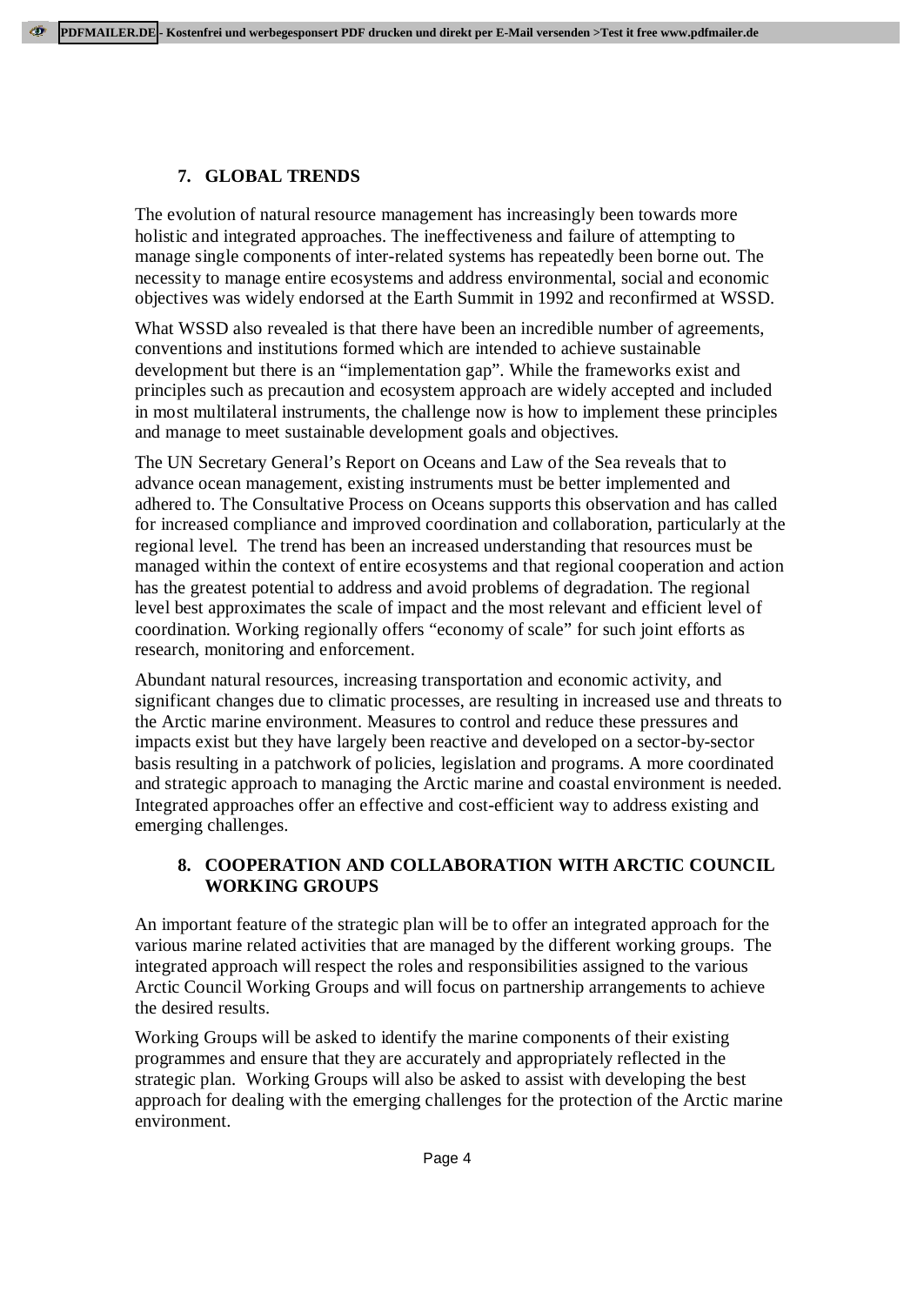The strategic plan will be developed in an inclusive and transparent fashion as illustrated in Table 1 below. Iceland and Canada will serve as lead countries with PAME providing the lead Working Group coordination and support. All Arctic Council Working Groups and Arctic Council participants will be provided regular opportunities to contribute to the development of the strategic plan.

The proposed workshop scheduled for October 2003 is a critical step in the development process.

| <b>Period</b>    | <b>Deliverables/Actions</b>                                                                                 |
|------------------|-------------------------------------------------------------------------------------------------------------|
| Jan 16/03        | WG Chairs – provide paper describing main characteristics and<br>objectives of wksp                         |
| Feb 01/03        | Iceland & Canada prepare an agenda outline for PAME                                                         |
| Feb 25/03        | <b>PAME</b> mtg – develop draft wksp agenda                                                                 |
| Mar 10/03        | Submit draft agenda to WGs, SAOs                                                                            |
| Apr 9/03         | <b>SAO mtg</b> – planning session with WG Chairs and other interested<br>parties, SAOs approve draft agenda |
| May XX/03        | Announce wksp                                                                                               |
| Sep 23/03        | Submit progress report (incl. template) to PAME, WGs, SAOs et<br>al                                         |
| <b>OCT XX/03</b> | <b>HOLD WORKSHOP</b>                                                                                        |
| Oct 23/03        | <b>SAO mtg</b> – planning session with WG Chairs and other interested<br>parties                            |
| Dec XX/03        | Iceland & Canada prepare a draft strategic plan, circulate to<br><b>PAME</b>                                |
| Jan XX/04        | Circulate to WGs/SAOs                                                                                       |
| Feb XX/04        | PAME mtg - continue to develop draft strategic plan                                                         |
| Apr XX/04        | Submit draft strategic plan to SAOs et al                                                                   |
| May XX/04        | <b>SAO Mtg</b> – comments on draft strategic plan                                                           |
| Jun $XX/04$      | Iceland & Canada revise strategic plan, circulate to PAME                                                   |
| Jul XX/04        | Circulate to WGs, SAOs                                                                                      |
| Aug XX/04        | Finalize strategic plan                                                                                     |
| Sep XX/04        | Submit to SAOs                                                                                              |
| Oct XX/04        | $4th$ AC Ministerial – endorse strategic plan                                                               |

# **9. MAJOR MILESTONES AND REQUIRED DELIVERABLES/ACTIONS**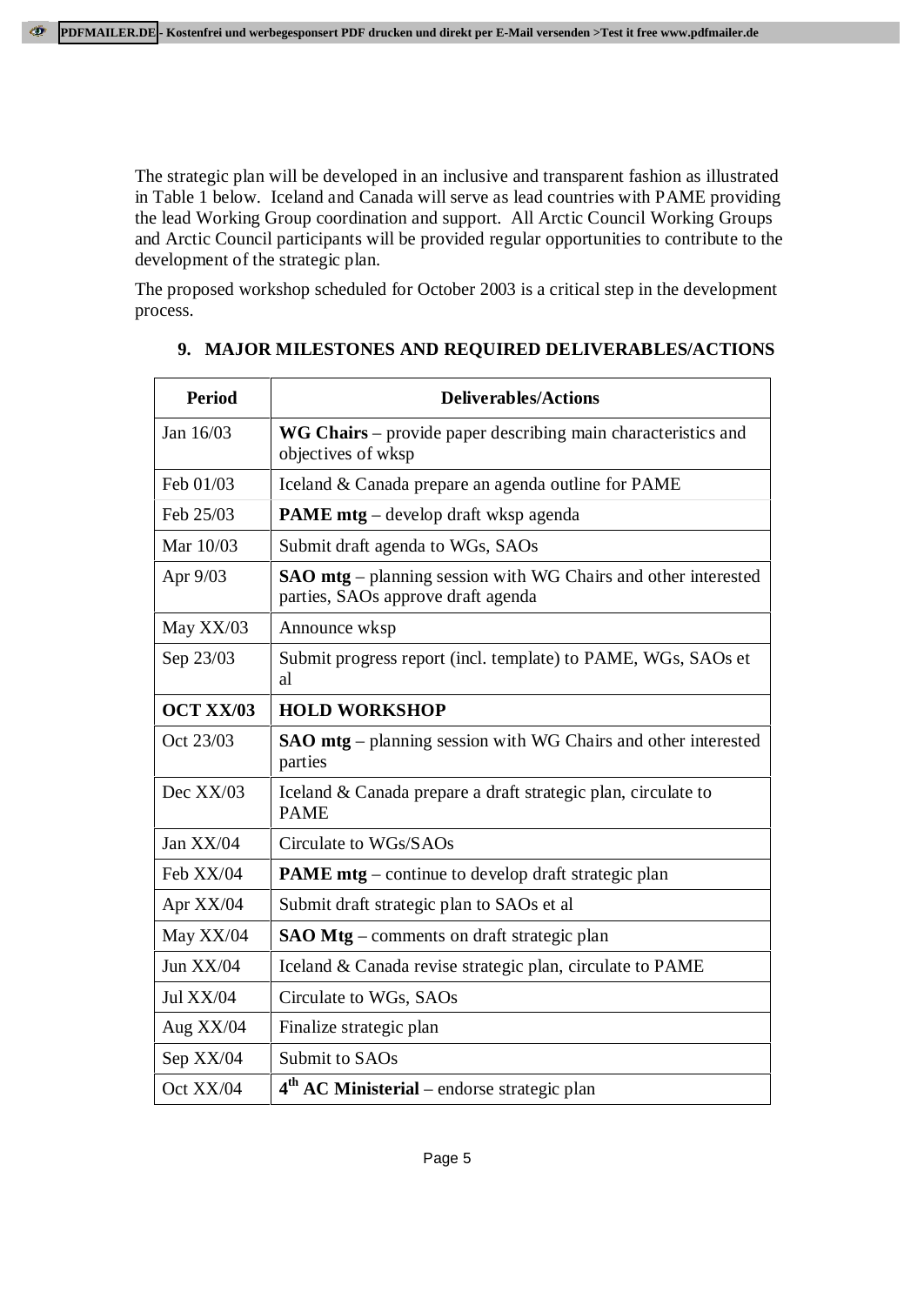### **10. WORKSHOP**

The workshop is an opportunity to ensure broad-based input into the development of a strategic plan, explore improved collaboration and coordination on the Arctic ocean agenda, move towards modern ocean management and meet international commitments related to the protection of the Arctic marine environment.

### **Objectives**

The proposed principle objectives/outcomes of the workshop are to:

- $\triangleright$  confirm the strategies, policies and programmes that are applicable to a strategic plan;
- $\triangleright$  recommend the objectives and activities which should be included in the strategic plan; and,
- $\triangleright$  recommend the coordinating and reporting mechanisms to support a strategic plan.

Specific themes of the workshop will be developed after further consultations with the Arctic Council Working Groups but will include issues addressed in the PAME 1996 Report such as land-based activities, dumping of wastes at sea, shipping activities, offshore oil and gas activities and other emerging issues through the use of integrated ecosystem management approaches (e.g LMEs).

### **Possible Workshop papers**

In order to inform workshop discussions and contribute to the development of the strategic plan a number of background papers could be solicited from governmental and non-governmental sources. The following are examples of subjects that warrant specific consideration and analysis:

1. Arctic Marine Transportation - a summary of current shipping activities and forecast trends in shipping taking account of environmental, economic and social factors that could significantly affect marine transportation.

2. Understanding Arctic Marine Science: - An Overview for Policy Makers of What is Know and What is Yet to be Learned. This would take into account AMAP's Second Assessment and other current sources of information.

3. Indigenous Peoples Interests and Needs in the Protection and Utilization of Arctic Marine Resources.

4. Offshore Arctic Oil and Gas Development - What Does The Future Hold? This paper could set out the issues and an overview of policy, program and operational measures to address conflicting uses.

5. Understanding the Legal Framework for Arctic Marine Protection: Where is it Today and Where Might it be Going in the Next Decade?

6. Ecosystem-based approaches to conserving and managing Arctic flora and fauna

7. Sustainable coastal communities and WSSD outcomes (Canada)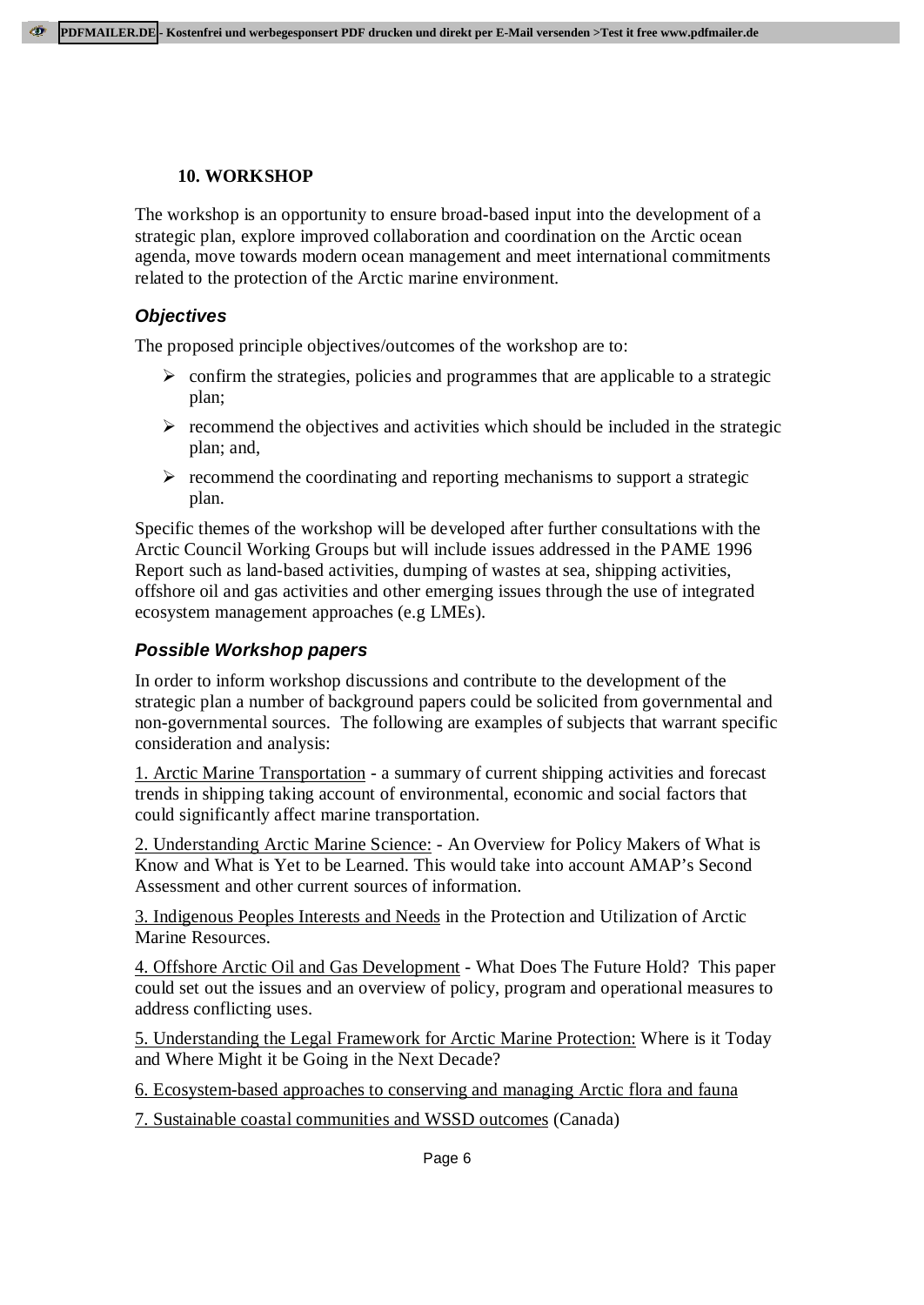## 8. State of the Marine Environment Reporting (Iceland)

9. Ecosystem based Approach (Iceland – Ministry of Fisheries) – Framework and current trends in legal conventions and agreements.

10. Emerging issues - the overall trends in climate change and potential effects on the marine environment (e.g. shipping activities).

11. Partnership approaches for pollution prevention projects

12. Risk-based management approaches

Other papers to be determined.

## **Invitees**

- Working Groups of the Arctic Council
- Permanent Participants and Observers
- Indigenous and local groups
- Relevant international, regional and non-governmental organizations
- Individual experts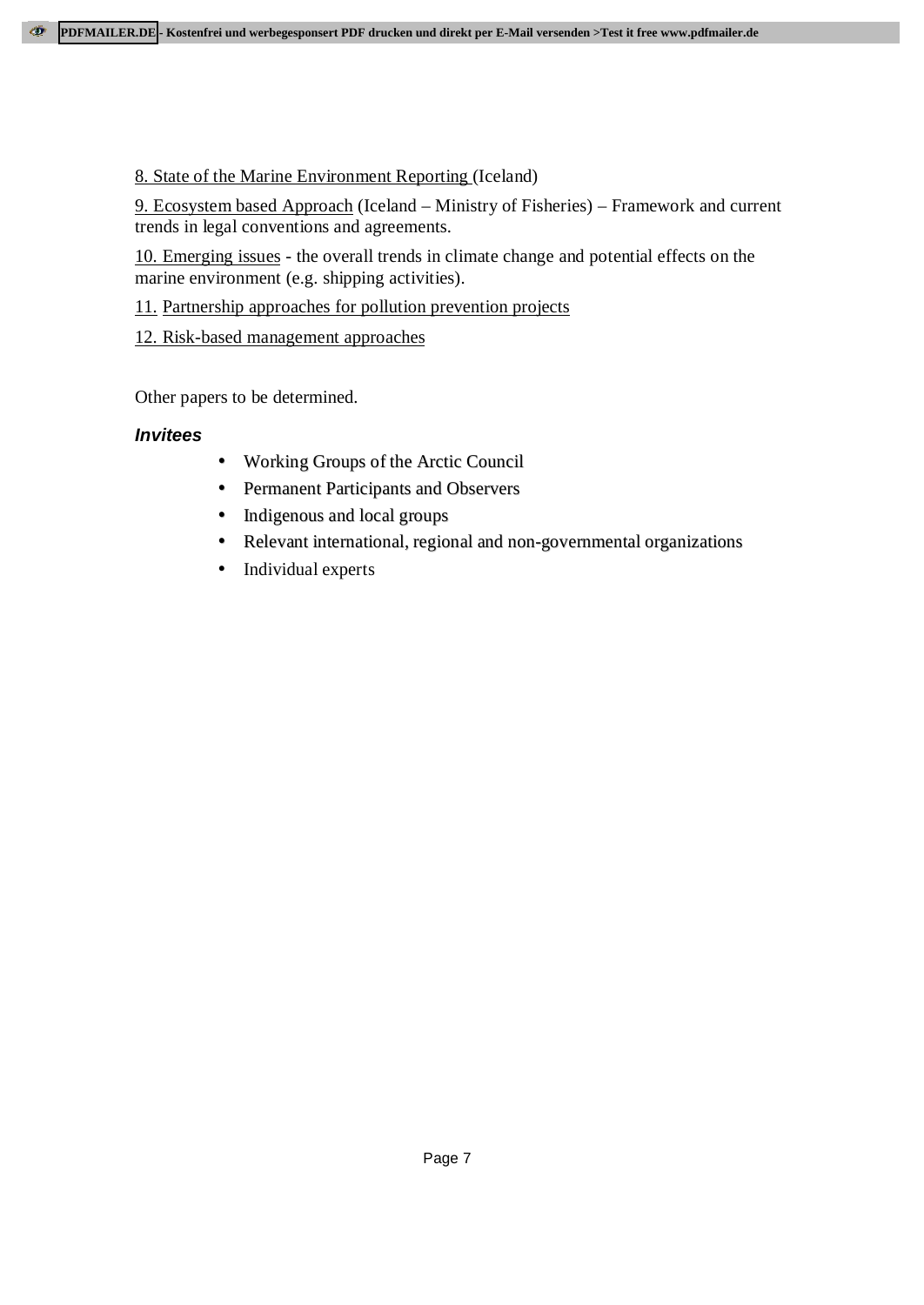### **ATTACHMENT II**

**Strategic Plan for the Protection of the Arctic Marine Environment (SPPAME)**

# **FOR DISCUSSION (Draft March 7)**

#### **- Prepared by Iceland and Canada -**

#### **PRELIMINARY WORKSHOP AGENDA October 19 – 22, 2003 Svartsengi, Iceland**

#### **DAY ONE:**

| <b>SUNDAY, OCTOBR 19, 2003</b> |                          |        |
|--------------------------------|--------------------------|--------|
| 1800 hrs                       | <b>Registration</b>      | Room X |
| 1900 hrs                       | <b>Welcoming Remarks</b> |        |
|                                | By                       |        |
| 1920-2100                      | Reception                |        |
|                                | Key note speaker?        |        |

#### **EXHIBITS**

Countries, intergovernmental and non-governmental organizations will have an opportunity to showcase their work related to the marine environment. For the duration of the workshop, space will be provided to allow exhibitors to display images and distribute material outlining their efforts towards improved ocean management.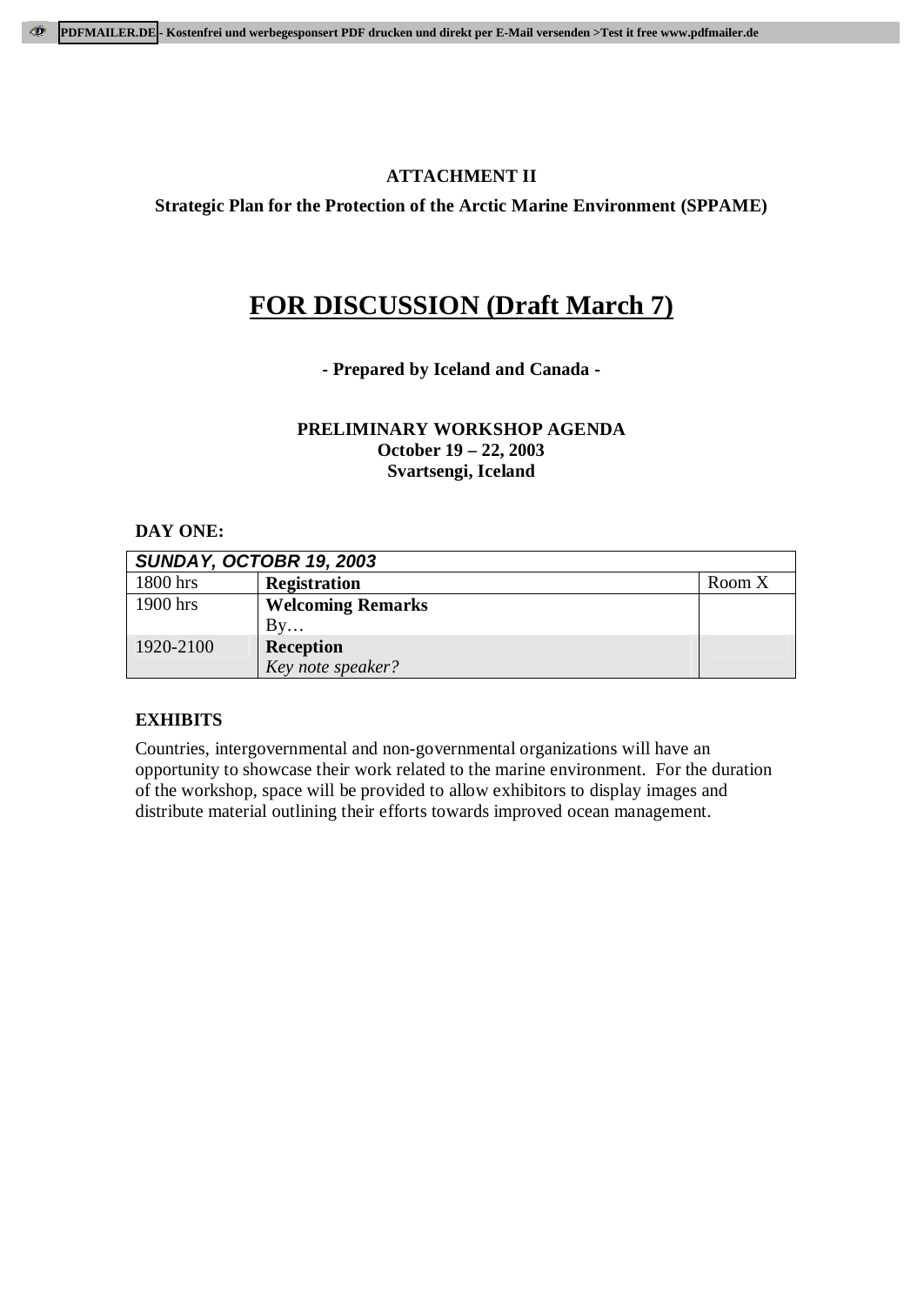| DAY TWO:      |                                                                                                    |        |  |
|---------------|----------------------------------------------------------------------------------------------------|--------|--|
|               | MONDAY, OCTOBER 20, 2003                                                                           |        |  |
| 0800-0900 hrs | <b>Registration and Refreshments</b>                                                               |        |  |
| 0900-0930 hrs | <b>Opening Address - Setting the Scene</b>                                                         | Room X |  |
|               | The origins, goals and objectives of the workshop and a                                            |        |  |
|               | presentation of key issues and opportunities by                                                    |        |  |
|               | <b>SESSION 1: DRIVERS OF CHANGE FOR THE ARCTIC MARINE</b>                                          |        |  |
|               | <b>ENVIRONMENT</b>                                                                                 |        |  |
|               | A summary of the key threats and challenges                                                        |        |  |
| 0930-1020 hrs | <b>State of the Arctic Marine Environment</b>                                                      |        |  |
|               | What is the current situation and how does the Arctic                                              |        |  |
|               | marine ecosystem function, ACIA                                                                    |        |  |
| 1020-1040 hrs | <b>Health Break</b>                                                                                |        |  |
|               |                                                                                                    |        |  |
| 1040-1110 hrs | <b>Emerging Issues (e.g., human and economic)</b>                                                  |        |  |
|               | Presentation by Indigenous Peoples                                                                 |        |  |
| 1110-1200 hrs | <b>Plenary Discussion</b>                                                                          |        |  |
|               | Participants will have an opportunity to discuss the                                               |        |  |
|               | changing nature of the Arctic. Co-Chairs will summarize                                            |        |  |
|               | the key pressures and threats.                                                                     |        |  |
| 1200-1300 hrs | Lunch                                                                                              |        |  |
|               |                                                                                                    |        |  |
|               | <b>SESSION 2: TRENDS IN OCEAN MANAGEMENT</b>                                                       |        |  |
|               | Examples of various international, regional and national approaches                                |        |  |
| 1300-1320 hrs | <b>WSSD and the Arctic</b>                                                                         |        |  |
|               | A summary of the implications for the Arctic, including the<br>need for ecosystem-based approaches |        |  |
| 1320-1345 hrs |                                                                                                    |        |  |
|               | <b>EU Marine Strategy</b><br>Presentation by                                                       |        |  |
| 1345-1420 hrs | <b>Regional Approaches</b>                                                                         |        |  |
|               | Regional Seas Overview, UNEP                                                                       |        |  |
|               | <b>Implementing Ecosystem-based Management,</b>                                                    |        |  |
|               | <b>OSPAR/HELCOM</b>                                                                                |        |  |
| 1420-1500 hrs | <b>National Ocean Strategies and Programmes</b>                                                    |        |  |
|               | Canada / White paper from Norway                                                                   |        |  |
|               | <b>Russian NPA-Arctic</b>                                                                          |        |  |
| 1500-1520 hrs | <b>Health Break</b>                                                                                |        |  |
|               |                                                                                                    |        |  |
| 1520-1600 hrs | <b>Strategies by regional/international Organizations</b>                                          |        |  |
|               | Presentations by (e.g., IUCN, WWF)                                                                 |        |  |
| 1600-1700 hrs | <b>Plenary Discussion</b>                                                                          |        |  |
|               | Participants will have an opportunity to discuss various                                           |        |  |
|               | approaches to ocean management and how they might                                                  |        |  |
|               | apply to the Arctic marine environment. Co-Chairs will                                             |        |  |
|               | summarize the key elements.                                                                        |        |  |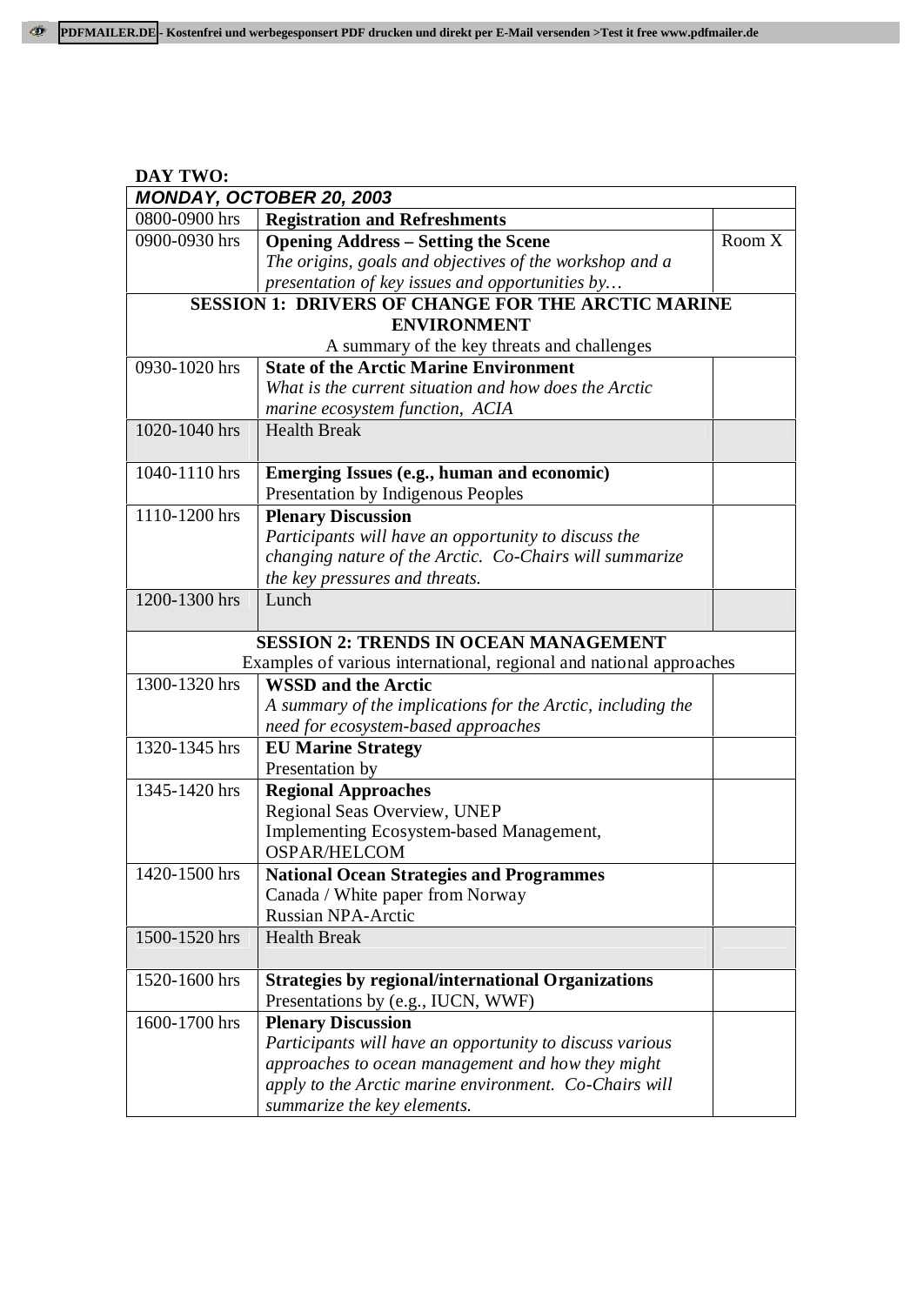### **DAY THREE:**

| TUESDAY, OCTOBER 21, 2003 |                                                                                       |  |
|---------------------------|---------------------------------------------------------------------------------------|--|
| 0830-0900 hrs             | <b>Refreshments</b>                                                                   |  |
|                           | <b>Session 3: Panel - Arctic Council Working Groups</b>                               |  |
|                           | A summary of marine components of the various workplans and strategies presented by a |  |
|                           | panel of Working Group Chairs/representatives (PAME, AMAP, ACAP, CAFF, EPPR,          |  |
| and $SDWG$ )              |                                                                                       |  |
| 0900-1000 hrs             | <b>Panel Discussion</b>                                                               |  |
|                           | Co-Chairs will moderate a discussion of coordination and                              |  |
|                           | collaboration and reporting on progress from an Arctic                                |  |
|                           | Council context.                                                                      |  |
| 1000-1020 hrs             | <b>Health Break</b>                                                                   |  |
| 1020-1100 hrs             | <b>Panel Discussion, continued</b>                                                    |  |
|                           | Co-Chairs will continue to moderate the discussion and                                |  |
|                           | summarize key elements.                                                               |  |
|                           | <b>Session 4: The Circumpolar Response</b>                                            |  |
|                           | Considering the changes, pressures, approaches and initiatives what should be the     |  |
|                           | circumpolar response?                                                                 |  |
| 1100-1200 hrs             | <b>Breakout Groups</b>                                                                |  |
|                           | What are the key elements of a strategic plan?                                        |  |
|                           | What are the basic tools necessary for integrated                                     |  |
|                           | approaches?                                                                           |  |
|                           | How could integrated approaches be applied in the                                     |  |
|                           | Arctic?                                                                               |  |
|                           | What are the mechanisms for cooperation and                                           |  |
|                           | collaboration?                                                                        |  |
|                           | How do we measure progress?                                                           |  |
| 1200-1300 hrs             | Lunch                                                                                 |  |
| 1300-1345 hrs             | <b>Breakout Group Summaries</b>                                                       |  |
|                           | Rapporteurs will present the results of the morning's                                 |  |
|                           | discussions                                                                           |  |
| 1345 hrs                  | <b>Session 4: Continued</b>                                                           |  |
|                           | Co-Chairs will introduce the afternoon session with a focus                           |  |
|                           | on opportunities                                                                      |  |
| 1400-1500 hrs             | <b>Breakout Groups</b>                                                                |  |
|                           | What are the opportunities offered by a strategic plan?                               |  |
|                           | What are the sustainable development opportunities?                                   |  |
|                           | Are there opportunities for enhanced technical                                        |  |
|                           | cooperation and assistance?                                                           |  |
|                           | What are the partnering opportunities, within and                                     |  |
|                           | outside the Arctic Council?                                                           |  |
| 1500-1520 hrs             | <b>Health Break</b>                                                                   |  |
| 1520-1600 hrs             | <b>Breakout Group Summaries</b>                                                       |  |
|                           | Rapporteurs will present the results of the afternoon                                 |  |
|                           | discussions                                                                           |  |